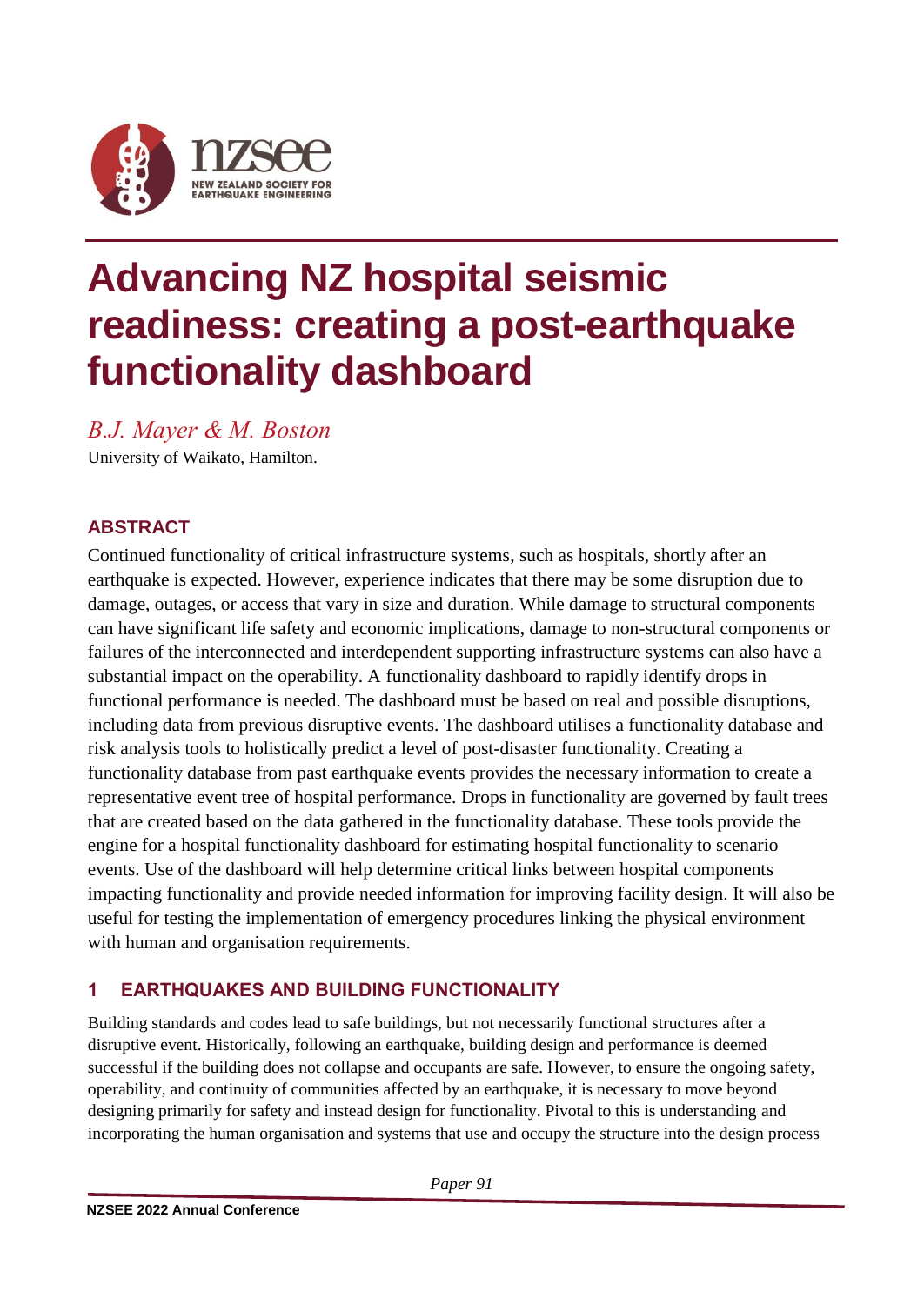when considering post-disaster building functionality. One class of structures that are critical to community wellbeing and long term recovery are healthcare facilities, yet historical and recent disasters around the globe have shown the fragility of these crucial systems (Kirsch 2010, Ochi 2014, Jacques 2014). These buildings are essential during the immediate aftermath of an earthquake and vital to a community's long term recovery. As governments and designers move towards performance-based design and incorporate functionality requirements into the design process, it is necessary to understand the specific functional requirements of a healthcare facility.

## **1.1 Growing need to consider hospital functionality**

The importance of healthcare facilities has prompted extensive research into improving the structural design of hospitals, strengthening nonstructural components (OSHPD 2001), and defining operational and functionality requirements (WHO 2015). While there is increasing understanding of the structural and nonstructural requirements, the links between physical damage and organisational disruption is still lacking. Healthcare facilities are complex systems with strong interdependencies between human and physical systems. To best define and design for ongoing functionality, it is important to understand the interrelationships between hospital services and the physical infrastructure. Defining unique relationships between hospital staff, stuff and space will enable a better understanding of the functional requirements of a hospital and lead to improvements in the hospital design.

## **1.2 Building blocks for hospital functionality dashboards**

This paper presents an ongoing research project investigating the links between physical damage and the functionality of a healthcare facility. The project aims to create a functionality dashboard for hospital buildings that can predict different levels of hospital functionality for various scenario events. This dashboard will be beneficial to identifying critical paths that lead to detrimental drops in the ability to provide hospital services and in defining design solutions for improving hospital performance during the aftermath of a hazardous event. The initial work focuses on developing risk analysis tools specific to define the functionality of an emergency department (ED). Much work internationally has focused on the operability of EDs, providing a good benchmark for the results of this study.

The basis of the functionality dashboard rests in the field of risk analysis. A basic background of existing hospital functionality work and risk analysis is provided in section 2. The hospital functionality dashboard is created through a series of steps that are further discussed in section 3. These steps include 3.1. creating a functionality database to collate and summarise hospital functionality from past earthquakes, 3.2. constructing event trees to outline possible sequences of events that will lead to different levels of hospital functionality, and 3.3. formulating fault trees to evaluate each gate in the event tree. Section 4 introduces how the event and fault trees are used to estimate functionality for a scenario event and how this will be used to create a functionality dashboard for an entire hospital. Some conclusions will be provided in section 5.

# **2 BACKGROUND**

## **1. 2.1 Quantifying hospital functionality**

Research into hospital functionality has been ongoing for the past two decades. Past research has focused primarily on defining the capacity of an ED as a representation of the entire hospital with functionality measured by wait time or bed count (Cimellaro 2010). Existing hospital functionality work has also focused on the preparation, response and recovery phases of a disaster against key components of staff, infrastructure, management, and logistics (Jolgehnejad 2020), while others have focused on organisational or equipment requirements (Zhong 2015). However, there is a lack in considering the structural and non-structural damage in combination with the organisational and human environments (Fallah-Aliabadi 2020).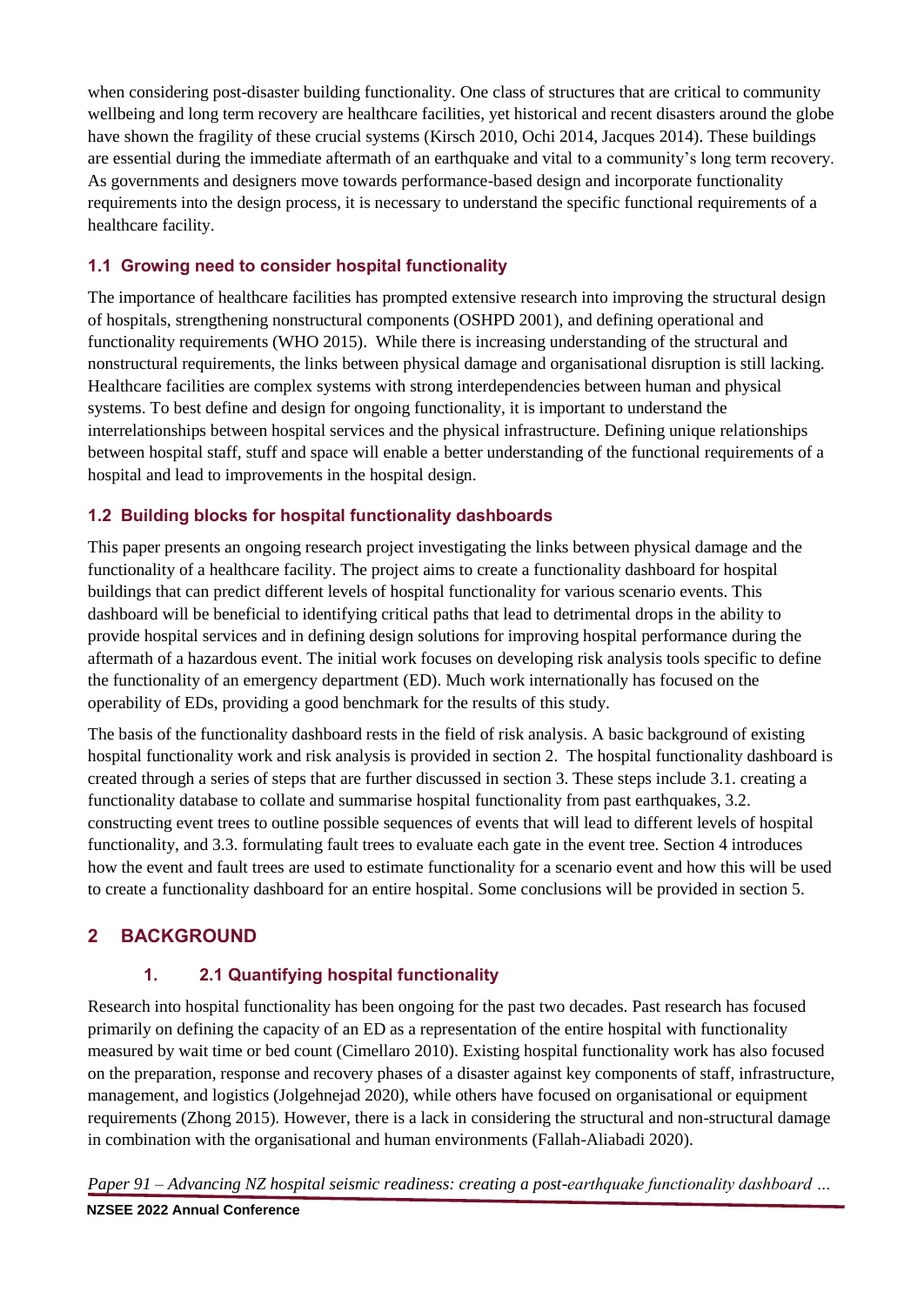Quantifying hospital functionality is an ongoing challenge that requires extensive modelling of the hospital's physical and operational requirements. Risk analysis tools, such as fault and event trees, are useful for breaking down hospital operations to identify critical failure paths. Initial work on developing fault trees for component failures in hospitals has worked on linking staffing, supplies, and infrastructure to hospital functionality (Jacques 2014, Boston 2017). Further work in this area has also considered the spatial distribution of physical damage and the significance of the damage to the operability of individual hospital services (Boston 2017, 2018). However much of this work is deterministic in nature and provides high-level binary functionality results. Continuing from this work, there is a need for more extensive fault trees that provide more granular insights on hospital requirements and the addition of event trees for distinguishing between levels of operability of hospital services during the aftermath and ongoing recovery of a hospital.

## **2. 2.2 Use of event trees and fault trees**

Fault trees and event trees have been developed and used as risk analysis tools where the cost of failure is high, e.g. nuclear power plants or space shuttles (Haasl 1981, NASA 2011). Fault trees are a bottom-up approach that breaks down a system failure into discrete basic components that can be well understood. A top-level failure, such as major non-structural damage to an examination room, is broken down into all the events and components that would cause the failure. AND and OR logic gates are used to move up the fault tree from the basic components to the intermediate events to the top-level event. Failure of the system can be broken down into specific cut-sets that identify critical failure pathways.

An event tree is a sequence of events that can lead to different levels of failure (Pate-Cornell 1984, NASA 2011). Event trees are constructed by starting at an initial event and then mapping all the possible subsequent events. These events are branches in the event tree that will lead to different outcomes. In a hospital scenario, the event tree could be looking at different levels of functionality for the ED. One of the gates leading to reduced functionality is the availability of examination rooms. The event tree gate can be defined by a fault tree. At the gate, the event tree will branch to different levels of functionality depending on the outcome of the fault tree defining the examination room availability. Creating event trees for all departments and services in a hospital and the corresponding fault trees provide estimations of the level of hospital functionality after a disaster.

# **3 CREATING A FUNCTIONALITY DASHBOARD**

## **3.1 Development of hospital functionality database**

The database is a collation of information related to hospital functionality after disaster events that has been compiled by reviewing documents and transcribing details about healthcare facility operation levels postdisaster. This provides an overview of the various factor and subsystems that may render a hospital partially or totally non-functional. All disaster types are accounted for, as the intent is to understand all possible damage or disruptions that may occur. As standards and practices tend to improve, only events from the year 2000 onwards are included.

To create the database, data relating to healthcare functionality after disaster events are extracted from published sources. At the time of writing, this includes:

Earthquake Engineering Research Institute's Learning from Earthquakes Reconnaissance Archive. The digital archive includes photo galleries, reports from virtual and field reconnaissance teams, links to news articles, and presentations and proceedings from conferences.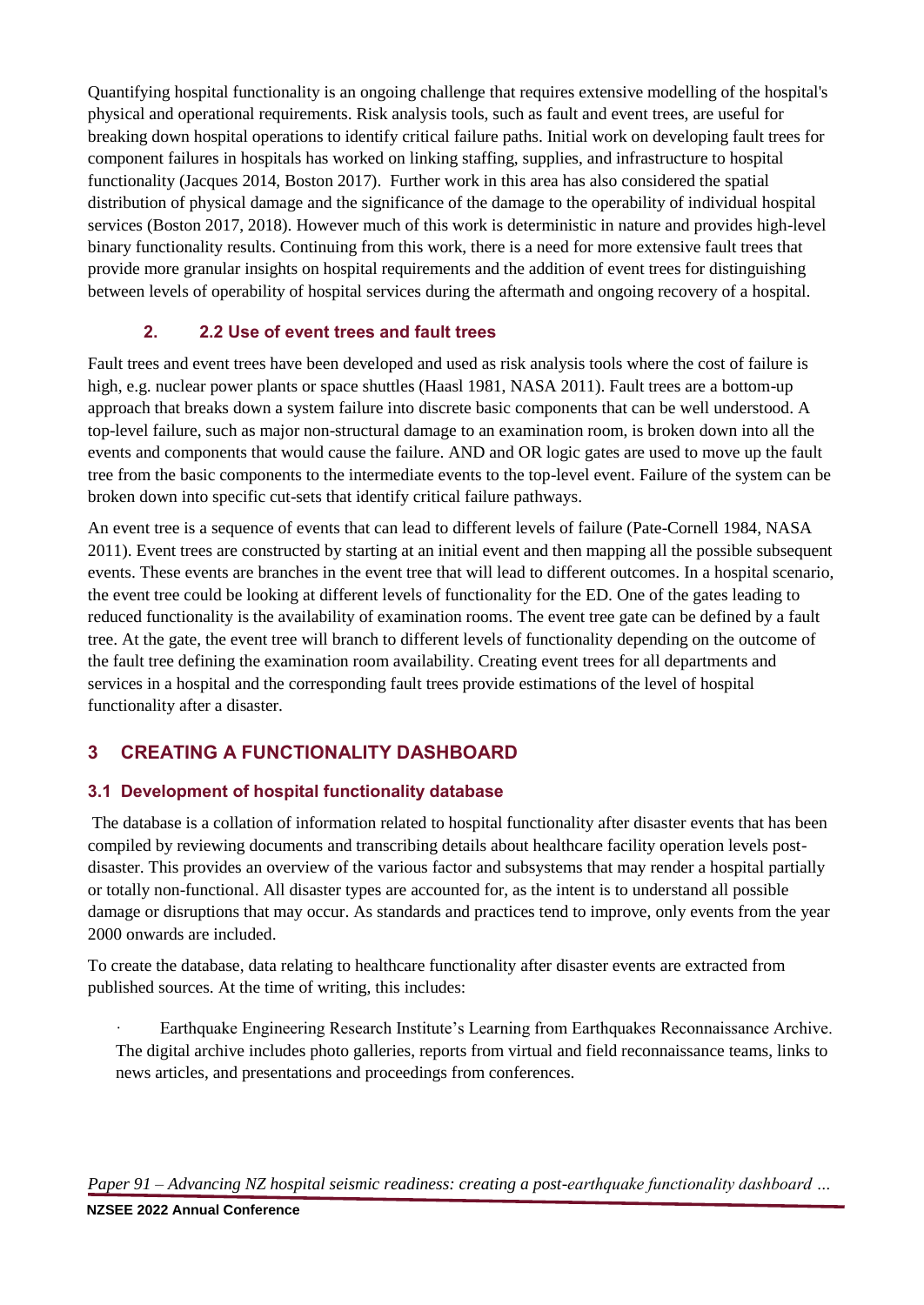Federal Emergency Management Agency (FEMA) Mitigation Assessment Team Program reports: 28 field investigation reports that thoroughly discuss the performance of key facilities (including healthcare facilities) in the aftermath of tornadoes, hurricanes, and terrorist attacks.

- · Auckland DHB and Waikato DHB emergency response plans.
- · Published journal articles previously collated by one of the authors.

Figure 1 shows an extract from the database for an earthquake that occurred in Anchorage, Alaska, in 2018. Title pages are included for each event. This page states the date, local time, and size of the event based on a relevant scale (e.g. moment magnitude scale for earthquakes, Saffir-Simpson winds scale for hurricanes). The number of casualties, serious injuries, and total injuries is noted, as these factors relate to hospital demand and the hospital's functionality requirements. Images of hospitals within a 30-minute radius of the event's epicentre are included for reference, and their location is plotted on a map.

A summary of general healthcare facility damage and functionality after each event is then provided as some sources, such as news reports, tend to only provide an overview of the healthcare system. This summary is followed by more in-depth information about individual hospitals and facilities. All information that could affect hospital functionality is transcribed, such as renovations, legislation and practices, structural and nonstructural damage, equipment damage, disturbances to infrastructure that delay transportation or communication, and distribution and well-being of staff. Information about other healthcare and nonhealthcare facilities, such as nursing homes, blood banks, medical centres, and energy plants, is also included for each event, as a decrease in the functionality of these services can impact hospital functionality (e.g. having an adequate blood supply, being able to transfer patients to other facilities in anticipation of increased demand). Finally, recommendations given in the literature are recorded, along with the data collector's reflections on the event and queries that require further investigation.

## **3.2 Development of event trees**

To create the event trees, information related to the functionality of a specified department after the disaster events is extracted from the database. This is completed by noting the state of the department, followed by reviewing the data for possible causes as to why the state occurred. Causes for the state may be related or unrelated to the disaster event.

Due to the complexity of each hospital department, the event trees are reduced into several smaller sub-trees for simpler visualisation and comprehension. Each event tree represents a category that can affect a hospital's functionality: space, staff, auxiliary services, medical equipment, egress, capital equipment, utilities, and supplies. Within each category, the causes of the reduced functionality are grouped together further to form key events that are the top events in the tree.

The dependency between the department functioning and each event is empirically ranked from 0 to 4. This ranking system is shown in Table 1 and is an adjusted form of the ranking system in the Department Plan for Emergency Incident Response used by the Waikato DHB.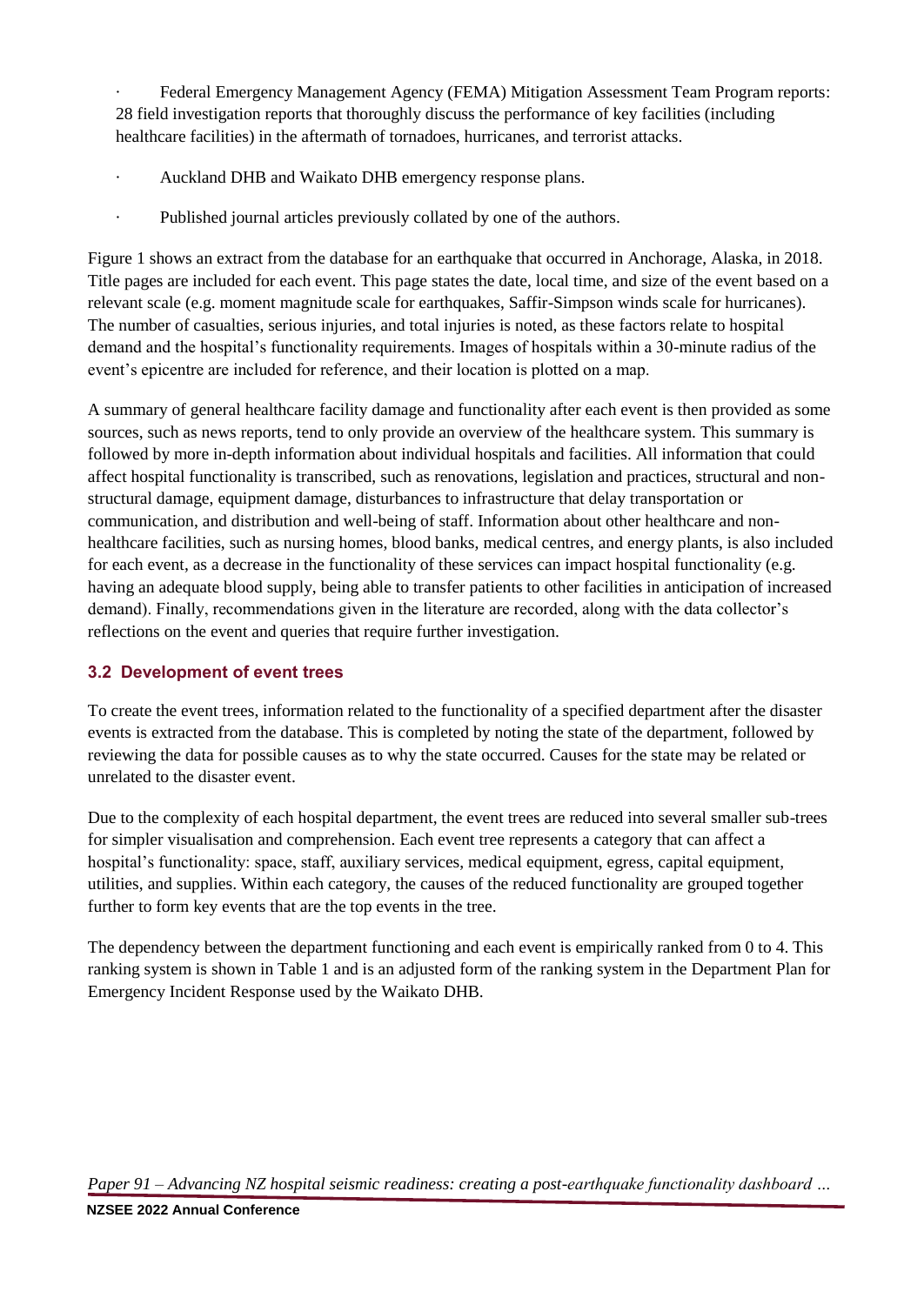## *Table 1: The ranking system used*

| 0                         |                                            |                                                          |                                              |                                  |
|---------------------------|--------------------------------------------|----------------------------------------------------------|----------------------------------------------|----------------------------------|
|                           | No dependency Low dependency               | Medium<br>dependency                                     | High dependency                              | Critical<br>dependency           |
| No impact on<br>functions | No dependency<br>for the first 24<br>hours | Could continue to<br>function with some<br>inconvenience | Causes restriction<br>in service<br>delivery | Service is unable<br>to function |



/b2018 20.pd Mtp://www.epi.ala

#### Anchorage, Alaska, United States - 30<sup>th</sup> November 2018 - M<sub>w</sub> 7.0

#### **Blood Bank of Alaska**

- Did not have written procedures for personnel for emergency response following a major earthquake event.
- Designated immediate occupancy essential facility.
- Experienced limited structural damage.
- Floor cracks appeared in mechanical room slabs.
- Concrete crushing and 0.5 inch flexural cracks wide occurred at the top of the stairs leading to the mechanical room penthouse. This was attributed to the relative movement of the stairs against the rigid slab of the mechanical room without a seismic joint (see Fig. 1).
- Experienced minor non-structural damage and heavy water damage.
- Experienced serious rigid-connection waterpipe damage and heat-exchanger rigid-union connection damage in the penthouse mechanical room (see Fig. 2). This led to severe glycol and water flooding.
	- 3-in. cast-iron drain piped throughout the building was connected with no-hub fittings, many of which pulled apart.
	- Fittings connecting the floor drains of the penthouse and roof drains were of highest concern. These drained water and glycol from the penthouse through the drop ceilings into the second floor.
	- Flooding covering large areas of the second floor level below, significantly damaging the ceiling, and penetrating to the first floor (see Fig. 3).
	- Damage occurred to ceilings, walls, floors, five computers, and four phones.
	- 1400 gallons of water were pumped out in the drying process.



*Figure 1: Database extract showing title page format and outline of facility's functionality.*

*Paper 91 – Advancing NZ hospital seismic readiness: creating a post-earthquake functionality dashboard …*

### **NZSEE 2022 Annual Conference**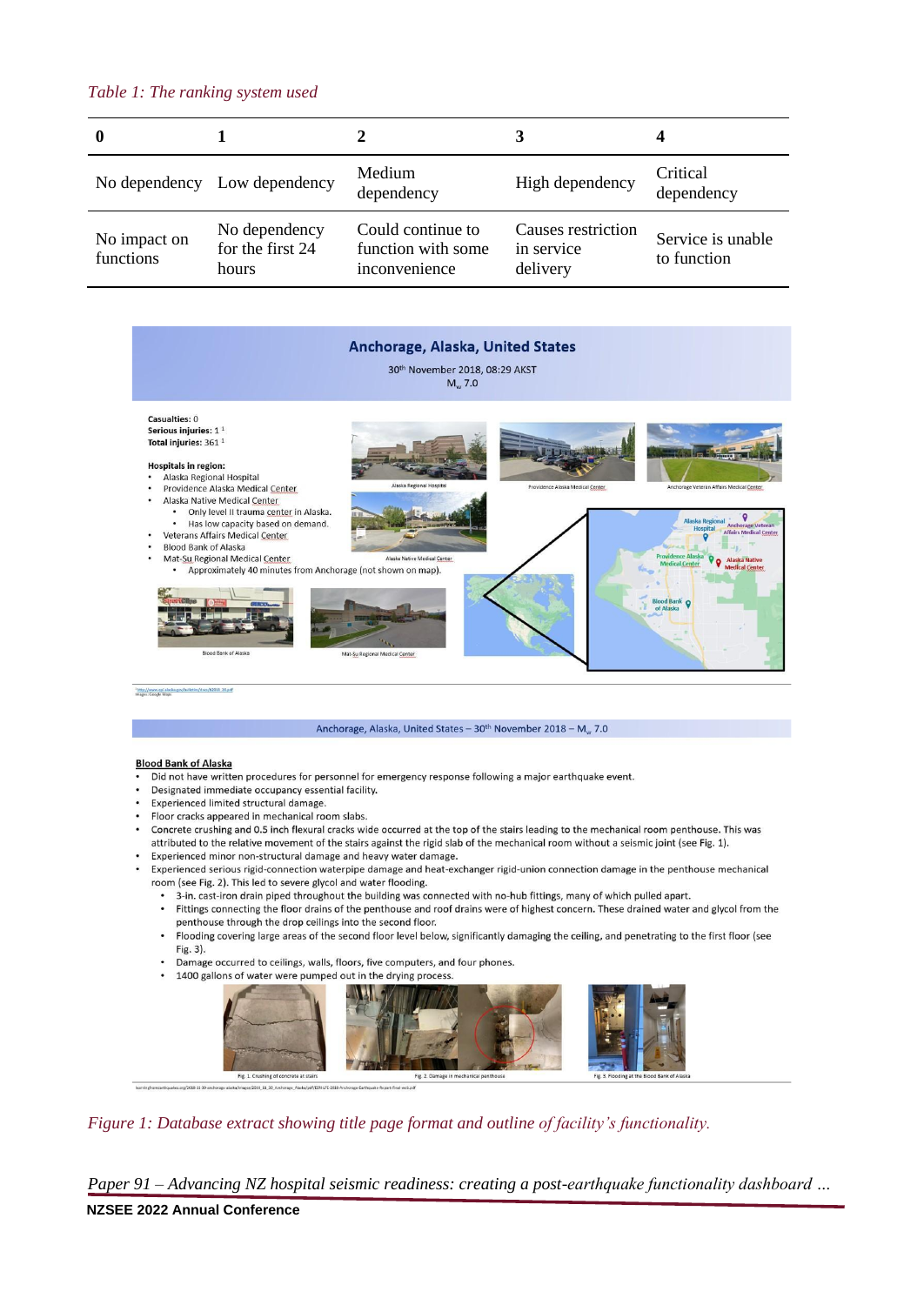An example of this process for an ED is shown in Table 2, including defining the state of the department, the causation, sorting of variables into categories and events, and ranking the dependencies.

| <b>State</b>          | <b>Cause</b>                                            | Category            | <b>Event in tree</b>                             | <b>Dependency</b> |
|-----------------------|---------------------------------------------------------|---------------------|--------------------------------------------------|-------------------|
| Patients<br>evacuated | Flooding occurred due to<br>pipe fracture               | Utilities,<br>space | Freshwater available;<br>space available         | 3, 4              |
| Patients<br>evacuated | Significant damage to<br>columns                        | Space               | Space available                                  | $\overline{4}$    |
| Fully<br>functional   | Community hospital staff<br>relocated to the main ED    | <b>Staff</b>        | Medical staff available                          | $\overline{4}$    |
| Limited<br>access     | Elevators were out of<br>service                        | Egress              | Means of egress<br>available                     | 3                 |
| Limited<br>access     | COVID-19 social<br>distancing restrictions <sup>*</sup> | Supplies,<br>space  | Capital outlays<br>available, space<br>available | 3, 4              |

*Table 2: Example of categorisation of components*

\* Indicates reasons unrelated to the disaster event.

In event trees, events are typically ordered so that events that lead to an immediate failure state (in this case, the department being completely non-functional) are given first. This minimises the size of the tree, as the occurrence of the event will lead to failure, meaning the success of other events need not be analysed. Therefore, all events that were determined to have a dependency of 4 were arranged in the first reduced event tree, regardless of what category they may have belonged to. All other reduced event trees were created by ordering events within each category based on their dependency ranking.

## **3.3 Development of fault trees**

Existing studies (Jacques 2014, Boston 2017) tend to analyse hospital functionality by only using fault trees. However, this method is limiting, as hospitals analysed using only fault trees can be rendered completely non-functional if even one minor component is unavailable or non-functional. Comparably, using only event trees is also limiting. The method described in the previous section only provides a general overview of the key events and the dependency between them and hospital functionality, but does not expand on what can cause these events to be successful or unsuccessful. Therefore, a combination of event and fault trees provides both a generalised and in-depth analysis of hospital departments, reflecting the real-world complexity of the system and the likelihood that partial functionality is more likely to occur than a fully functional or non-functional state.

The top-level failure of each fault tree is directly related to the top events in the event tree, but as it is a failure, it has a negative connotation. The tree is developed by breaking down the various failure events that lead to the top-level event occurring. These events are determined by analysing information from the database and other published documents that outline design guidelines and practices in each hospital department. Events are linked either by an AND gates, showing that all failure events must occur to move up the tree, or OR gates, showing that at least one of the failure events must occur to move up the tree. Events are continuously broken down into smaller components until at the most basic level.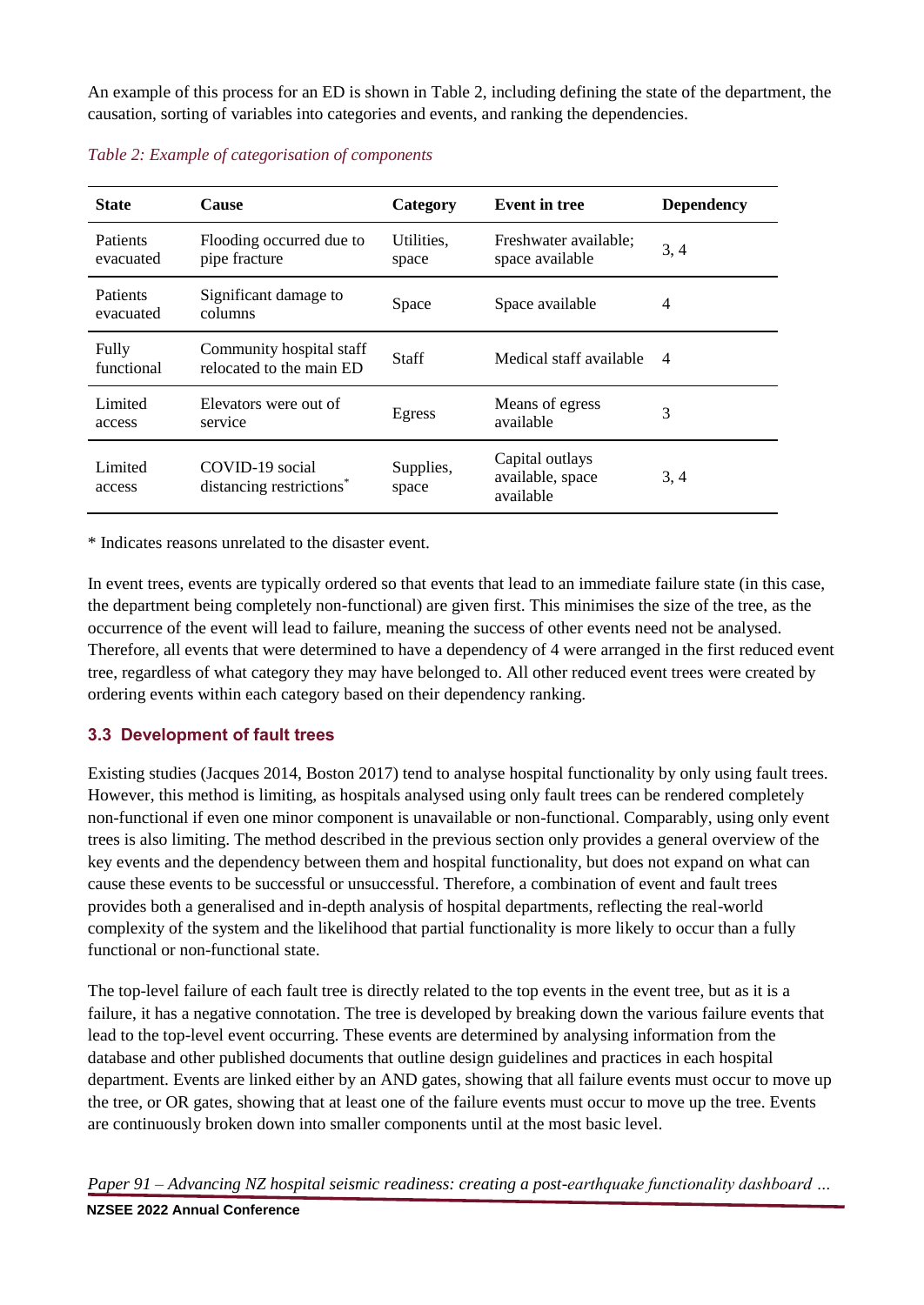## **4 ESTIMATING HOSPITAL FUNCTIONALITY**

## **3. 4.1 Example of combined event and fault trees for ED**

An example of a combined event tree and fault tree for an ED is shown in Figure 2. The initiating event of the event tree is a disaster event. To analyse the ED's functionality, the first event tree gate relates to the availability of medical staff. If staff are available, the state of the next gate can be investigated. If staff are unavailable, the ED is classed as non-functional, as no medical services can be provided and the intended function cannot be fulfilled.



*Figure 2: Sample of event tree and fault tree construction and connection*

A fault tree assists in evaluating the availability of medical staff. The top-level failure, 'medical staff are unavailable', requires two scenarios to occur, as indicated by AND gate and red branches: the regular medical staff working at the ED must be unavailable, *and* alternative staffing arrangements must not be made.

The fault tree continues to define the availability of regular staff along with the purple branches: both doctors *and* auxiliary medical staff must be unavailable. While the levels of care differ between doctors and each auxiliary staff member depending on their training and qualifications, all can provide some treatment to patients. If only limited medical staff are available, the ED can be classed as partly functional, as some form of treatment can continue. This is a development from existing studies, which typically use an OR gate in place of the AND gate, thus rendering the ED non-functional even if only one type of staff member is unavailable.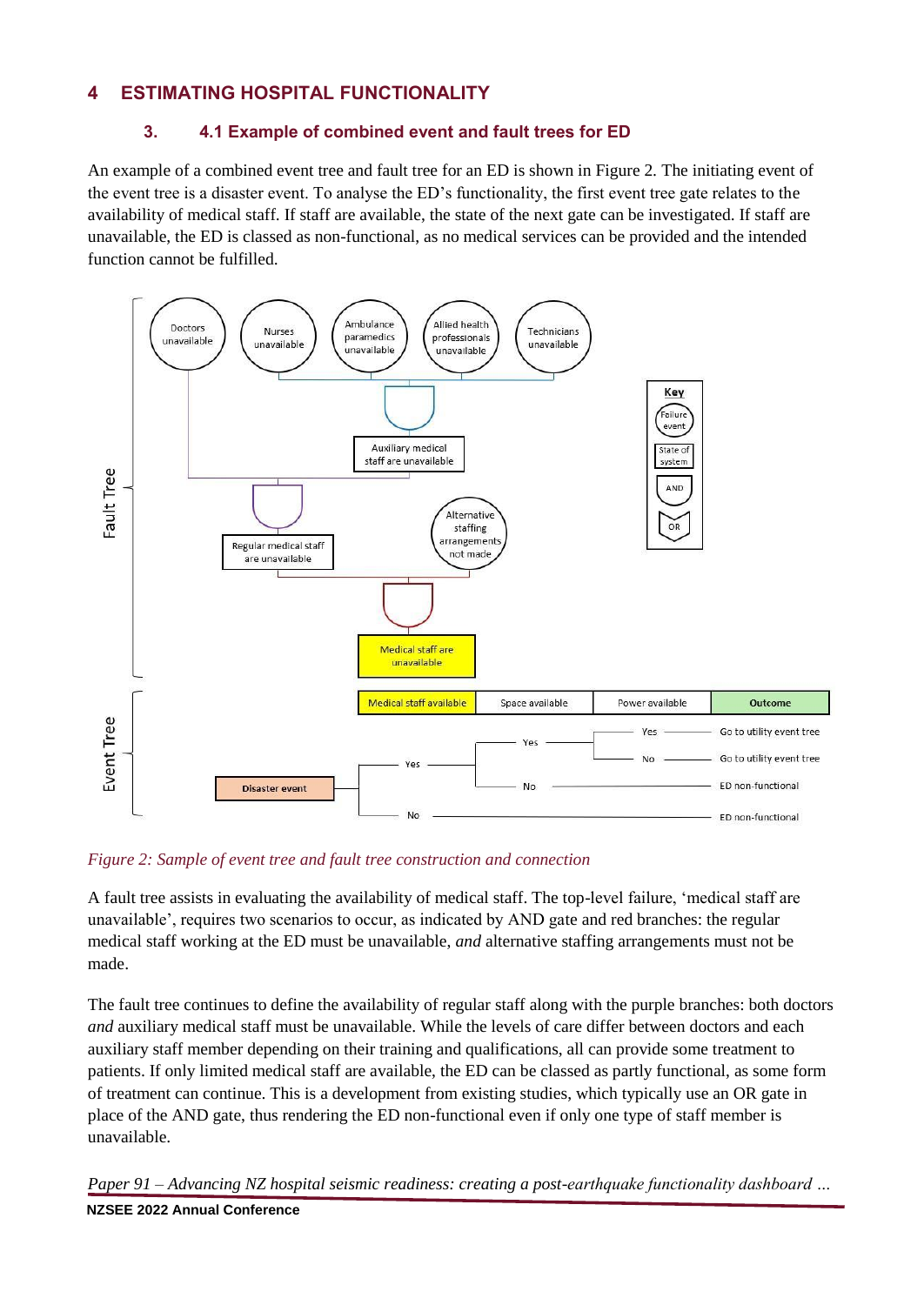The final branch of the fault tree, shown in blue, defines the various members of the auxiliary medical staff. To reiterate, all staff members must be unavailable to render the ED completely non-functional.

## **4. 4.2 Application**

Once completed for an entire hospital service, e.g. the ED, the event trees will be able to estimate different levels of functionality such as loss of triage and transfer patients, minor procedures and emergency care, emergency operations, emergency and inpatient services, complete loss of function, or fully functional. The different levels of service will be useful for understanding where additional support is needed or where it is most critical to invest in mitigation measures and emergency response operations.

The risk analysis tools being developed show the functionality at a single point in time. However, recovery from a disaster is not static, and changes to internal and external conditions around the hospital can change the functionality. During the recovery period, hospital functionality can increase as repairs are made, or decrease if there are subsequent events that cause further damages. The fault trees and event trees can be reevaluated as changes are made to basic events that define hospital functionality. Utilising existing repair curves for utilities and building components (FEMA 2018, Almufti 2013), the recovery time for the hospital and hospital services can be estimated (Boston 2017). The functionality of the hospital should be reassessed at different points of the recovery period to provide further insight into the level of functional recovery over time.

It should be noted that due to COVID-19 restrictions, collaboration with hospital staff and emergency management teams from New Zealand DHBs was limited. Further refinement is needed and can be completed through focus groups, interviews, and peer reviews of developed trees.

## **5 CONCLUSIONS**

Initial work has focused on creating the hospital functionality database to inform the creation of event trees to define different levels of functionality. Event trees and fault trees are a promising method for holistically evaluating building functionality by providing a uniform method for combining impacts from the built environment, organisational requirements, and internal or external dependencies. Further work will expand the existing tools to other areas and components of a hospital to create a comprehensive risk analysis engine that will assess the functionality of an entire hospital. The tool will be useful for predicting loss in functionality for scenario events and can be used for emergency planning and design improvements.

## **REFERENCES**

Almufti, I. & Willford, M. 2013. REDi<sup>TM</sup> Rating System: Resilience-based earthquake design initiative for the next generation of buildings. Arup.

Boston, M. 2017. Building resilience through design: improving post-earthquake functionality of hospitals. (Doctoral dissertation, Johns Hopkins University).

Boston, M., & Mitrani-Reiser, J. 2018. Comparison of resilience rating systems: assessing post-earthquake hospital functionality. *11th National Conference on Earthquake Engineering 2018: Integrating Science, Engineering, and Policy, NCEE 2018, Los Angeles, CA, 25-29 June 2018. Earthquake Engineering Research Institute.*

Cimellaro, G.P., Reinhorn, A.M. & Bruneau, M 2010. Seismic resilience of a hospital system. *Structure and Infrastructure Engineering* 6(1-2) 127-144.

Fallah-Aliabadi, S., Ostadtaghizadeh, A., Ardalan, A., Fatemi, F., Khazai, B. & Mirjalili M. 2020. Towards developing a model for the evaluation of hospital disaster resilience: a systematic review. *BMC Health Services Research*. 20(1) 1- 11.